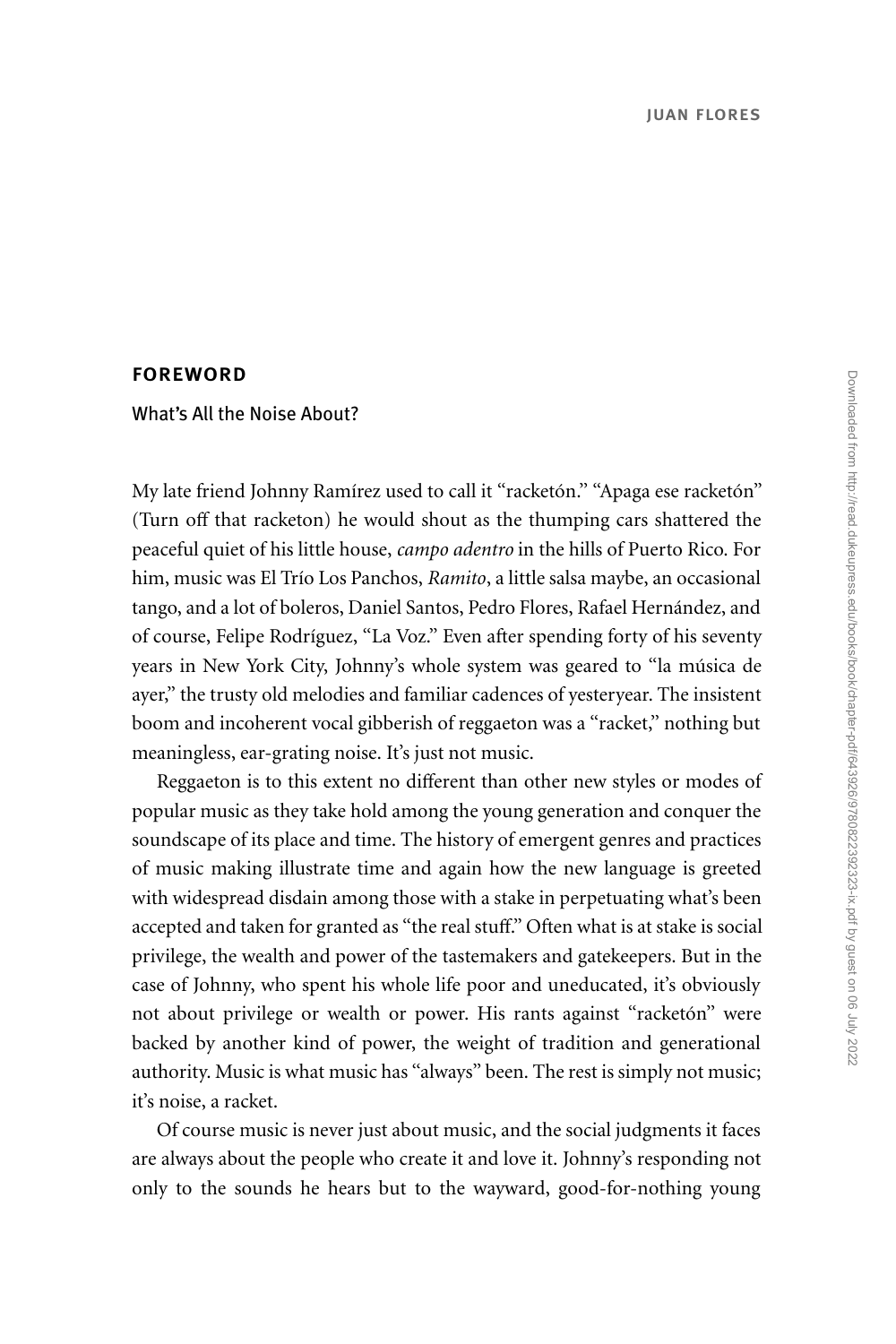people these days, with their drugs and sex and the contaminating influence from outside, in this case meaning from the inner-city jungles of the United States. The sonic intrusion he feels is the invasion of generational degeneration, the moral decline of young people today ''que no valen ná' '' (who are worthless). Again, this is a familiar clash, the story of modern-day popular music, a story with countless examples around the world.

What is new about reggaeton—and the editors and authors of this anthology point up this novelty in multiple ways and from many angles—is how it came into being. Previously, what made the new style ''popular'' and immediately recognizable in all its novelty, was that it was rooted in a certain place, whether that local point of origin be defined in terms of geography, ethnicity, nationality, or simply grounding in certain ancestral traditions. Think of jazz, tango, blues, *plena*, reggae, salsa, samba, hip-hop—we can trace with some precision where the form started and by whom and why then and there. All those styles diffuse throughout the country and around the world, but it is always possible to say from where and how they spread and became relocalized in the many settings where they take hold. Controversies generally swirl over proprietary rights and issues of authenticity and corruption, but the power of roots and local groundedness, the ''down-homeness'' of the emergent style, remains decisive in establishing its place in music history.

Reggaeton may well go down in that history as the first transnational music, in the full sense of the term. Not only that it becomes transnational by its massive and far-flung spread in the world, a process that has become more rapid and intensive with every new generation of technology and global shrinkage. Hip-hop, in that sense, has outpaced and surpassed even rock, salsa, and reggae in becoming a musical lingua franca of world reach and proportions. But reggaeton kicks that remarkable process up still another notch by being an eminently popular form of music without any single specifiable place of origin, with no *cuna* (cradle) in the sense of a '' 'hood'' or even national setting from which it sprang. The contention over whether it's Panamanian, Jamaican, Puerto Rican, or Nuyorican will most likely seethe on, since it seems to be a style brewed in a multilocal, transnational cauldron from the beginning. All of these parental claims are valid, yet none of them are, because the ''location'' of origin in this elusive, perhaps unprecendented case is at the very crossroads of many diasporic, migratory, and circulating communities of taste and generational solidarity.

The twist, though, and what belies this seemingly disembodied, unrooted genesis, is that reggaetón (and here I use the accent mark) is in Spanish. Unlike hip-hop, whose English-language lyrics attest to its South Bronx birthplace